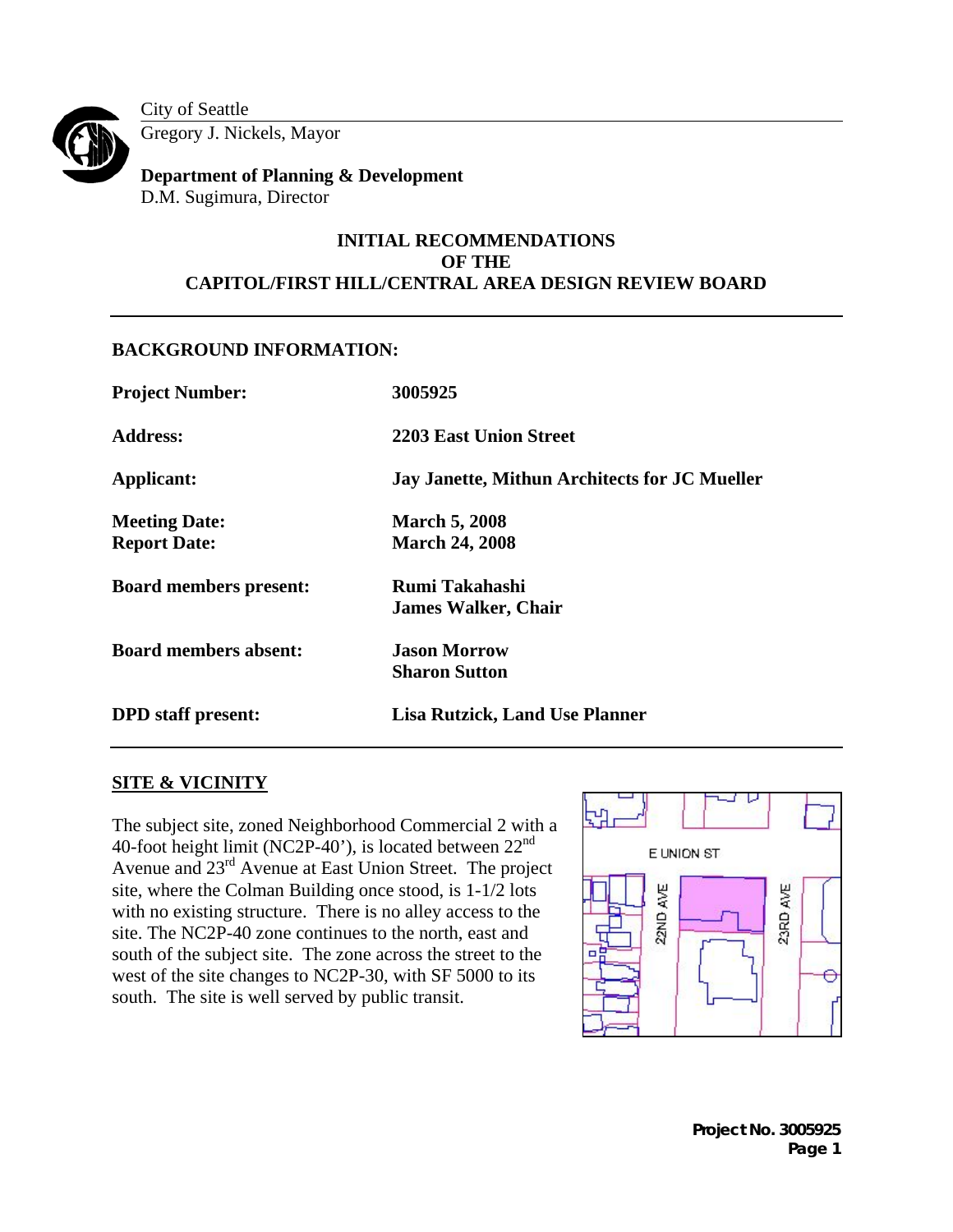# **PROJECT DESCRIPTION**

The proposal includes the construction of a six story mixed use building with approximately 5,000 square feet of ground level commercial retail uses, below grade parking for approximately 89 vehicles, and five levels of residential use with approximately 92 units above the base. Access to the site would be from  $23^{\text{rd}}$  Avenue (seeking departure for garage access off  $23^{\text{rd}}$ Avenue).

The applicant is pursuing a Contract Rezone for the site to Neighborhood Commercial 2 with a 65-foot height limit (NC2P-65'). The applicant is also considering requesting a reduction to the required parking per SMC 23.34.004.B.

### **EARLY DESIGN GUIDANCE: JUNE 27, 2007**

### **DESIGN PRESENTATION**

Three schemes were presented. All of the options include below grade parking with approximately 85 stalls. The preferred option shows parking access from  $23<sup>rd</sup>$  Avenue. The other two schemes show access from  $22<sup>nd</sup>$  Avenue.

The first and preferred scheme (Design Scheme 1) proposed a six story mixed use building with retail along East Union Street and 23<sup>rd</sup> Avenue, and a residential amenity space at the corner of 22<sup>nd</sup> Avenue and East Union Street. Residential townhouses were proposed along 22<sup>nd</sup> Avenue and a south garden terrace as a response to the single-family residences along  $22<sup>nd</sup>$  Avenue. Parking access is from 23<sup>rd</sup> Avenue. This scheme incorporates setbacks from the south and west property lines to create a more sensitive scale and allow for open space with a garden terrace. There is a centralized entry to the building that allows natural light into common spaces.

The second alternative (Design Scheme 2) proposed a six story mixed use building with retail along East Union Street and the northeast corner of 23rd Avenue. Residential townhouses were proposed along  $22^{nd}$  Avenue and the south garden terrace. Parking access is from  $22^{nd}$  Avenue, which is not preferred due to pedestrian activity along the street. The south face of the building is set back from the property line (with exception to the garage entry with residential units above) to allow for the garden terrace. In this scheme, the garden terrace is exposed to  $23<sup>rd</sup>$ Avenue.

The third alternative (Design Scheme 3) proposed a 4 story mixed use building (current code compliant) with retail along East Union Street and the northeast corner of  $23<sup>rd</sup>$  Avenue. Residential townhouses were proposed along  $22<sup>nd</sup>$  Avenue and the south garden terrace. The south face of the building is set back from the property line (with exception to the garage entry with residential units above) to allow for the garden terrace. Parking access is from 22<sup>nd</sup> Avenue, leaving the garden terrace exposed to  $23<sup>rd</sup>$  Avenue.

The open spaces for all three schemes would be at grade in the areas between building masses and at the garden terrace, as well as on a roof deck.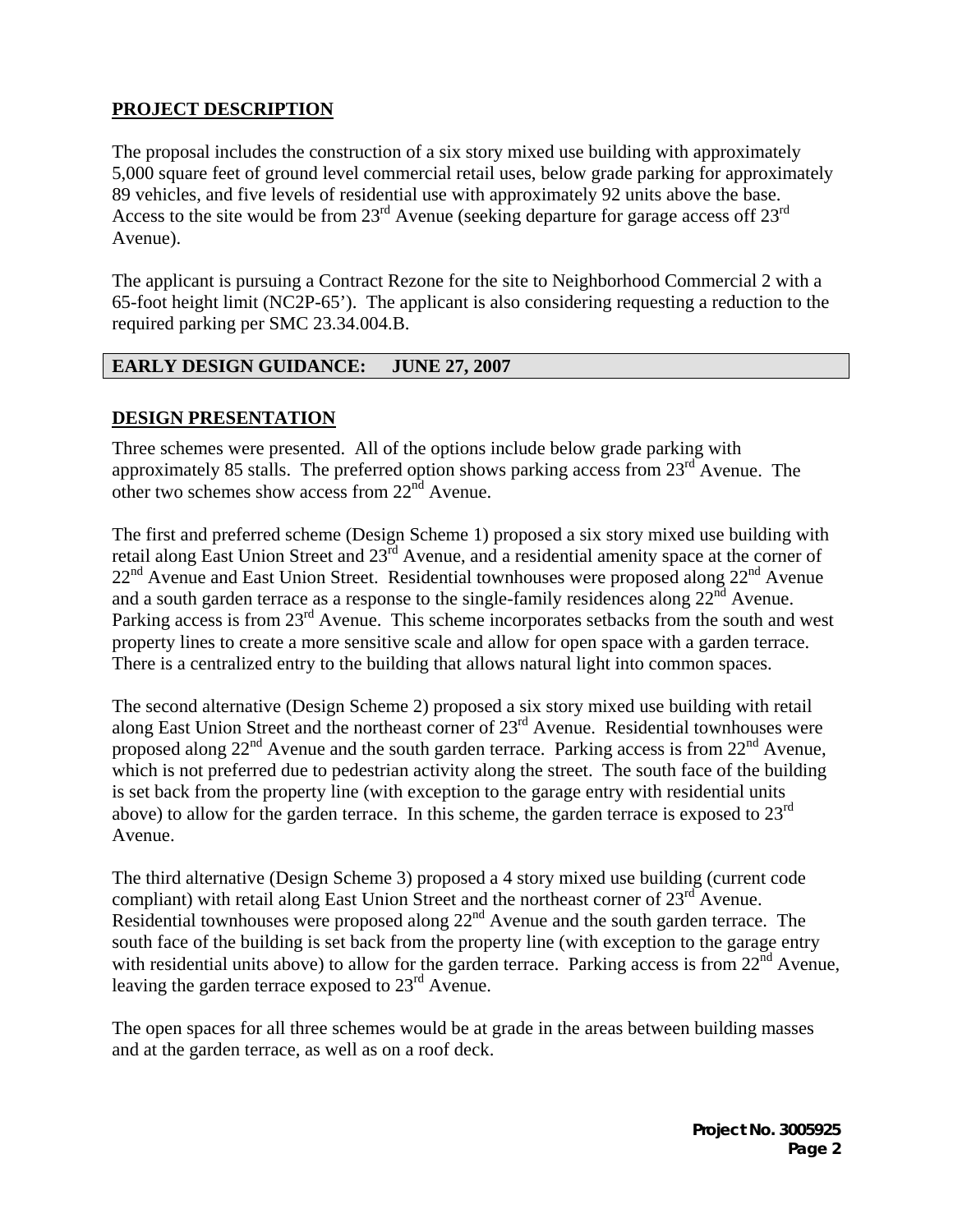# **PUBLIC COMMENT**

Approximately 31 members of the public attended the Early Design Guidance meeting. The following comments were offered:

- o Clarify the proposed construction type. [Either wood frame over concrete for options 1 and 2 or all concrete for option 3]
- $\circ$  Question where is the closest 65-foot tall structure. [23<sup>rd</sup> and Madison]
- o Excited to see development on this site.
- o Regarding the contract re-zone, further exploration of the community benefit is critical. Important to carefully explore what will be offered in exchange for the extra height involved with the re-zone. Examples of this exchange might include guarantees of the type of commercial tenants, affordable units, etc.
- o Commends the design team's work; however, feels that the proposed design is more in keeping with streets such as Broadway and Madison than this neighborhood. The proposed design doesn't adequately address the single family neighborhood. This intersection is more of a neighborhood commercial center, not an urban center as described.
- o Unclear what the community benefit is for losing its collective air rights.
- o The design context of the site is single family homes this context has been ignored by the proposed design. While an attractive design has been presented, it is out of place with the neighborhood and needs to be challenged.
- o The explanation that Option 3 does not work financially should be challenged because this proposal is going too far.
- $\overline{\text{S}}$  Concerned with the vehicular access from 23<sup>rd</sup> creating a large gaping opening and leaving a tall wall on  $22<sup>nd</sup>$ .
- $\circ$  Prefer garage entry on 23<sup>rd</sup>.
- o A six story building on this site is disproportionate to the neighborhood, especially the single family development. Even a 40 foot tall building would be the tallest building around.
- o Condos would be preferred to apartments. Like the ground level townhouse concept. Support ground floor retail uses.
- o Strongly support preservation of street trees.
- o Very supportive of overhead weather protection.
- o Concerned with six foot tall fencing at the property line. This fencing should be carefully designed.
- $\overline{\phantom{a}}$  Keeping the bus stop between the proposed driveway and the driveway to the south on 23<sup>rd</sup> is preferred.
- o Would like to see special paving treatment along the sidewalks.
- o If the garage is off of  $23<sup>rd</sup>$ , left-hand turns should be prohibited.
- o Hopes that the renovation of this corner will be the first of many other future redevelopments. The architecture should establish a strong design precedent that is sensitive to single family homes and is well-integrated into the neighborhood.
- o The building should also be designed to be viewed from the south.
- o A more reasonable design should propose that the building be stepped back so that the portion of the structure along  $22^{nd}$  Avenue is no higher than 40-feet in height.
- o Concerned with traffic circulation through the neighborhood if access is located on 23rd Avenue.
- $\circ$  Need some traffic calming devices along 22<sup>nd</sup> Avenue perhaps this would be a helpful and reasonable exchange for the increased building height.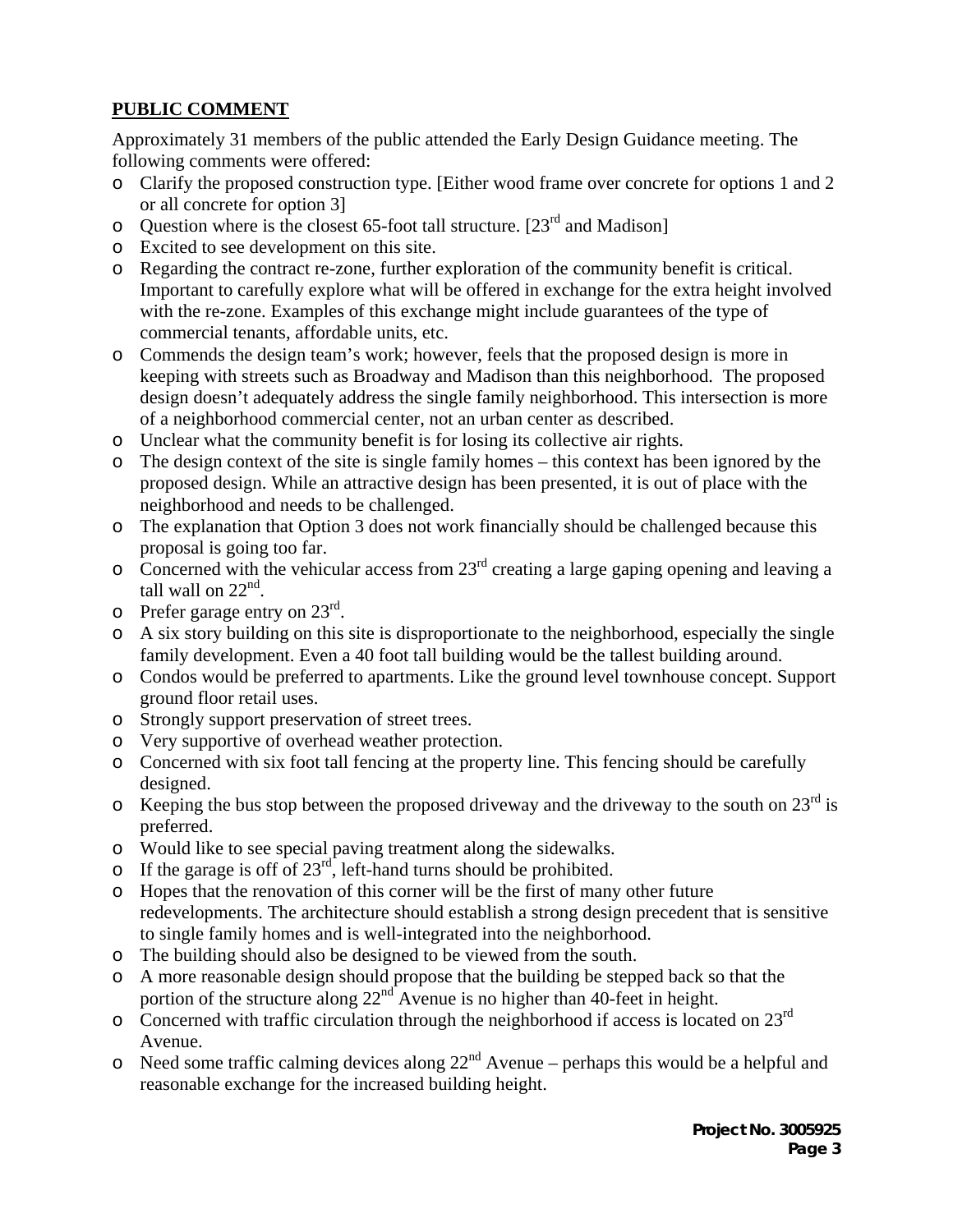- o Like design concept, but concerned with affordability of units and would like to see some affordable housing units in the neighborhood.
- o Not concerned with extra height.
- o Wants to see durable and well-maintained materials used on the building exterior.
- $\circ$  Prefer 23<sup>rd</sup> Avenue for garage access.

# **INITIAL RECOMMENDATION: MARCH 5, 2008**

### **DESIGN PRESENTATION**

At the Initial Recommendation meeting, a more fully developed design was presented to the Board. The design sought to include an urban expression along  $23<sup>rd</sup>$  and amore residential expression along  $22<sup>nd</sup>$  Avenue. The south facade enjoys solar exposure and ground level entry units have been included off this side of the site. The landscape design includes a variety of vegetation that is layered with a mixture of heights, scale, texture and quality. The ground level units on  $22<sup>nd</sup>$  are challenged with having a sense of entry that is separate from the public sidewalk.

The proposed design is also seeking an administrative waiver from the parking standards per SMC 23.54.015.D to reduce the commercial parking from the three required stalls to zero.

Because the Board did not have a quorum present at this meeting, the project team will return to the Board for a Final Recommendation.

# **PUBLIC COMMENT**

Approximately 25 members of the public attended the Initial Recommendation meeting. The following comments were offered:

- o Clarification of the proposed sidewalk widths. [ROW widths are  $22<sup>nd</sup>$  Ave: 22'-6", E Union: 13'- 0 1/2" and 23rd Ave: 16'-1 1/2"].
- o Concerned that the proposed materials are cold and too industrial appearing; would prefer a warmer, stone like texture.
- o Clarify the proposed building heights. Would like to see the building height along 22nd remain at 40' to avoid greater shadow impacts on the residential uses to the west.
- o The nearby restaurant Kurrent is a similar size and shape as the retail space proposed at the northwest corner and it works successfully.
- o Commend the introduction of refreshing palette and design into the neighborhood
- $\overline{\phantom{a}}$  The Union façade has three entrances and the  $22<sup>nd</sup>$  Avenue has four entrances, while the  $23<sup>rd</sup>$ Avenue façade is treated more as the service side without pedestrian entry points. The  $23^{\text{rd}}$ Avenue side should be given greater consideration and seek to encourage positive pedestrian activity with points of entry that encourage interaction between the public and private realms.
- o Important to have secured parking for residents and bicycles. Would like tenants to be people who work in the neighborhood. Supports the transparency of the building and eyes on the street. Pleased with proposed green roof and curb bulbs. Encouraged the building's accent colors to be responsive to the neighborhoods history.
- o Excited by the proposed design, but remains uncertain about the additional height requested. Clarify that parking is for residents only.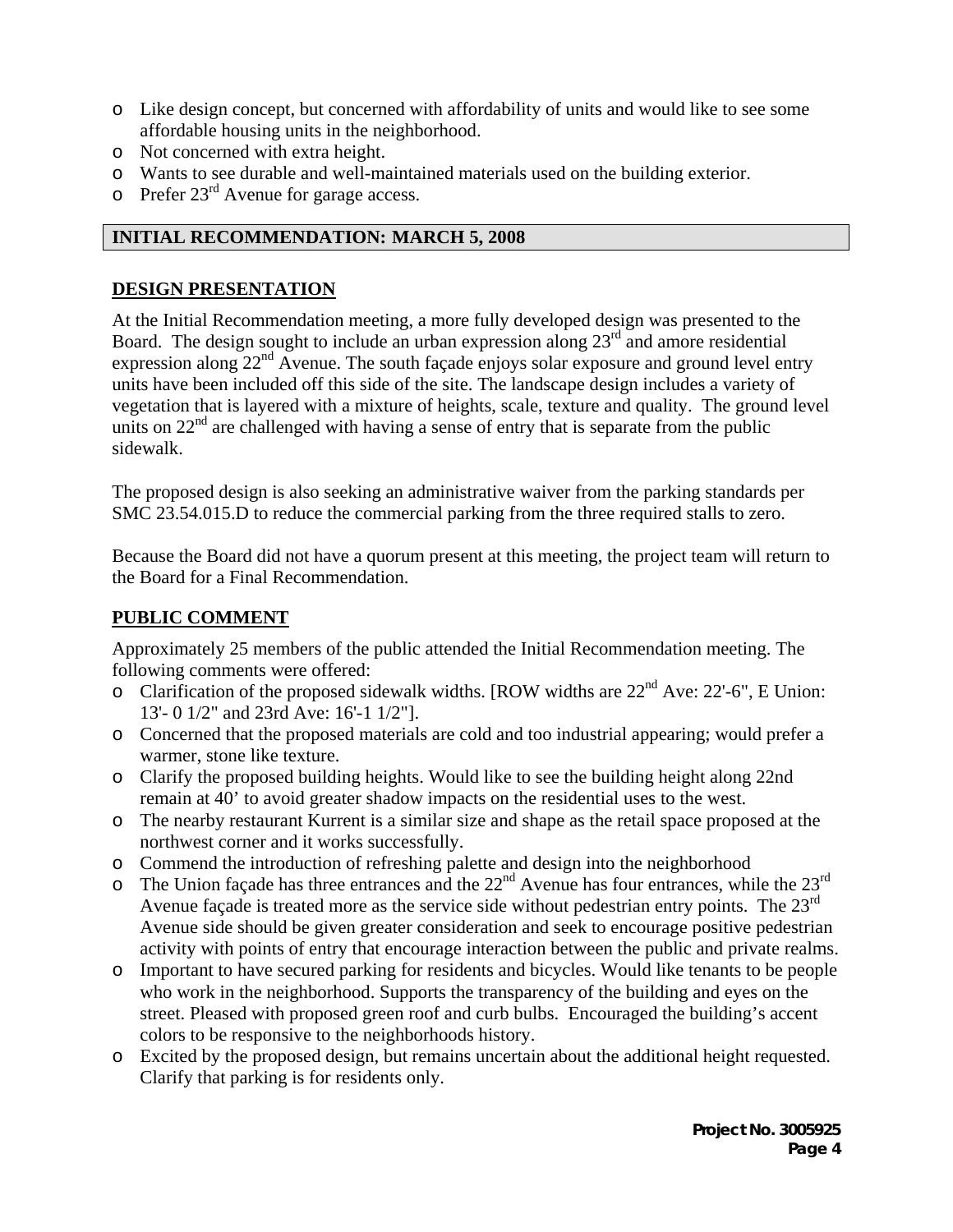- o Appreciates the "pop out" windows of the architecture, but finds the design to be too boxy and lacking modulation to afford relief from the monolithic massing. Suggest slight curve shape to soften the design.
- $\circ$  Confirm that the existing bus stop to remain. Reiterate that 23<sup>rd</sup> Avenue not activated enough by the proposed street level design.
- o Actual height of the structure reaches 80' to the top of the elevator penthouse opposed to the requested height increase. The site is in an urban neighborhood that is predominantly single family houses and the proposal to go to a higher height is incongruous and jarring to the existing context.
- $\circ$  Concerned with proposed narrower driveway onto 23<sup>rd</sup> because turning movements onto the arterial can be challenging; therefore, the driveway should be at least the required dimension.
- o This is a thoughtful design contribution to the urban village.
- $\circ$  The retail entry should be shifted to the corner of 23<sup>rd</sup> to help carry the pedestrian activity around to  $23<sup>rd</sup>$ . The street level landscaping should be hardy and irrigated to ensure survival.
- $\circ$  Support the building step back on 22<sup>nd</sup>.
- o This project will set a positive precedent for the neighborhood.
- o Also concerned with driveway width reduction, in conjunction with the proposed sight triangle elimination and proximity to the bus stop all seem like a dangerous confluence of pedestrians and cars.
- o Want to see details of proposed fiber cement panels.
- o Clarification of proposed street lighting. [2 poles and exterior sconces].

# **DESIGN GUIDELINE PRIORITIES**

After visiting the site, considering the analysis of the site and context provided by the proponents, and hearing public comment, at the EDG meeting on 6/27/07 the Design Review Board members provided the following siting and design guidance and identified by letter and number those siting and design guidelines found in the City of Seattle's *Design Review: Guidelines for Multifamily and Commercial Buildings* of highest priority to this project. The Board's response follows in bold text.

| $\mathbf{A}_{\bullet}$ | <b>Site Planning</b> |  |
|------------------------|----------------------|--|
|                        |                      |  |

- **A-2 Streetscape Compatibility. The siting of buildings should acknowledge and reinforce the existing desirable spatial characteristics of the right-of-way.**
- **A-3 Entrances Visible from the Street. Entries should be clearly identifiable and visible from the street.**
- **A-4 Human Activity. New development should be sited and designed to encourage human activity along the street.**
- **A-5 Respect for Adjacent Sites. Buildings should respect adjacent properties by being located on their sites to minimize disruption of the privacy and outdoor activities of residents in adjacent buildings.**
- **A-7 Residential Open Space. Residential projects should be sited to maximize opportunities for creating usable, attractive, well-integrated open space.**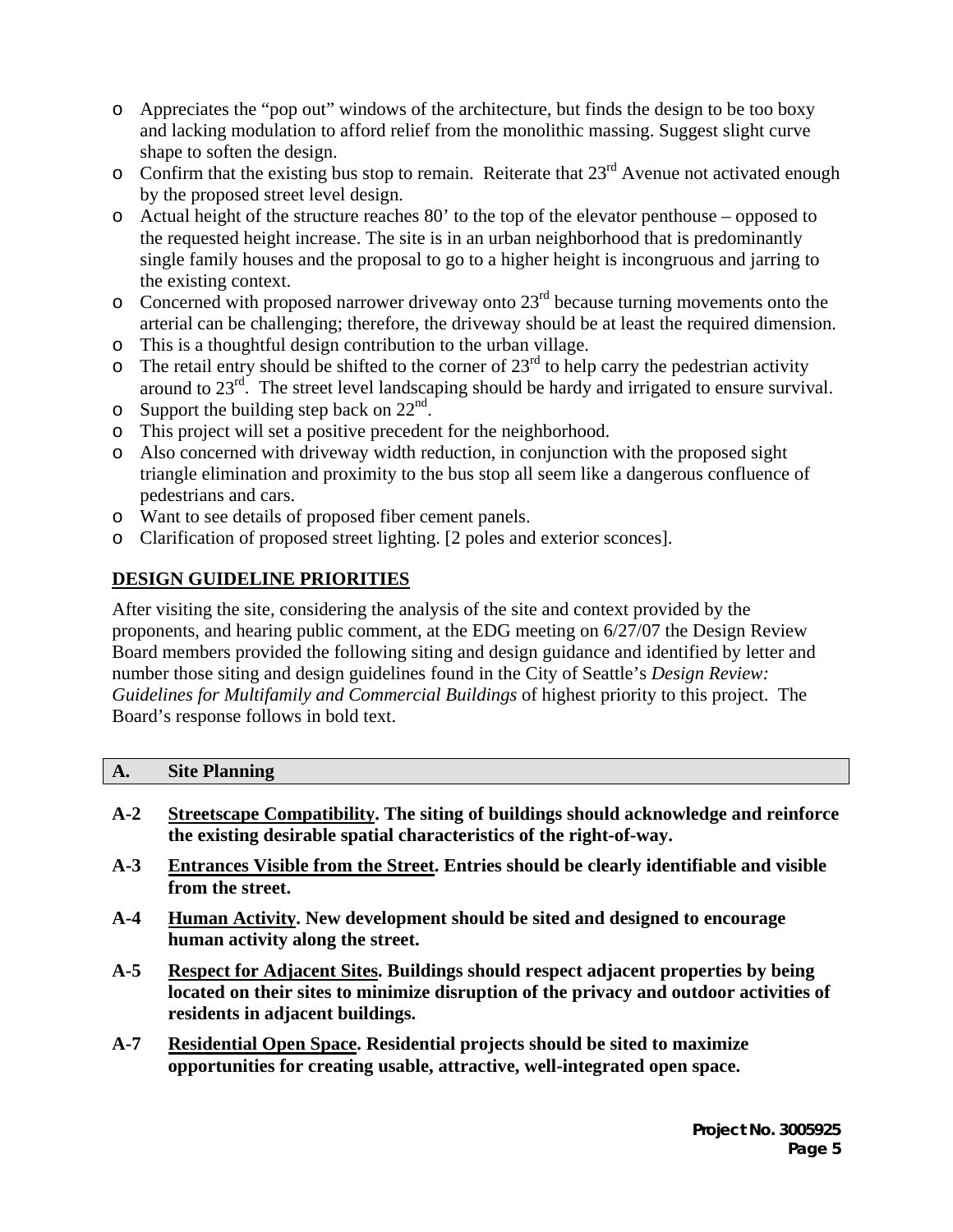**A-8 Parking and Vehicle Access. Siting should minimize the impact of automobile parking and driveways on the pedestrian environment, adjacent properties, and pedestrian safety.** 

#### **A-10 Corner Lots. Buildings on corner lots should be oriented to the corner and public street fronts. Parking and automobile access should be located away from corners.**

The Board agreed that the design and building program should encourage pedestrian activity. The commercial spaces should utilize transparent windows and overhead weather protection and other details that encourage pedestrian traffic to, from and around the site. The Board discussed several pedestrian features that would significantly improve the sidewalk environment and help them agree that the project is significantly better as a whole: overhead canopies, operable storefront windows, transparent fencing in front of the  $22<sup>nd</sup>$  Avenue townhouse units, retail spaces that coordinate with ground level amenity room, a crosswalk across East Union Street at the intersection of  $22<sup>nd</sup>$  Avenue, curb bulbs, specialty paving, artwork, public seating, bike racks and a well-designed and integrated planting strip and tree wells.

The Board also agreed that the town home units along the ground level of the west side of the building should endeavor to be quieter responding to the single family development across  $22<sup>nd</sup>$  Avenue, while the east and north sides of the building should strive for active commercial use and activity. The two building corners located at the intersections should reinforce the transition of ground level uses. The Board liked the projecting window bays shown at the 23<sup>rd</sup> Avenue intersection.

The Board looks forward to reviewing a high-quality well programmed and well landscaped ground level open space design. The Board recommended that the design include elements that emphasize the quality and experience of the open spaces. These elements should include operable windows, well programmed, well-landscaped spaces and a well-designed hard-scape along the right-of-way.

**At the Recommendation meeting, the Board did not discuss the pedestrian amenity features described above.** 

**The Board agreed that the ground level units along 22nd Avenue were more residential in character. The Board indicated support for the wider sidewalk depth on 22nd, as well as the variety of dense planting proposed on all of the abutting rightof-way, both against the building and in the planting strip.** 

### **B. Height, Bulk, and Scale**

**B-1 Height, Bulk, and Scale Compatibility. Projects should be compatible with the scale of development anticipated by the applicable Land Use Policies for the surrounding area and should be sited and designed to provide a sensitive transition to nearby, less intensive zones. Projects on zone edges should be developed in a manner that creates a step in perceived height, bulk, and scale between the anticipated development potential on the adjacent zones.** 

The Board supported a design that maximizes the potential development allowed by the existing underlying zone. All Board members agreed that the bulk of the building as viewed from  $22<sup>nd</sup>$  Avenue should read predominantly as a four story building, rather than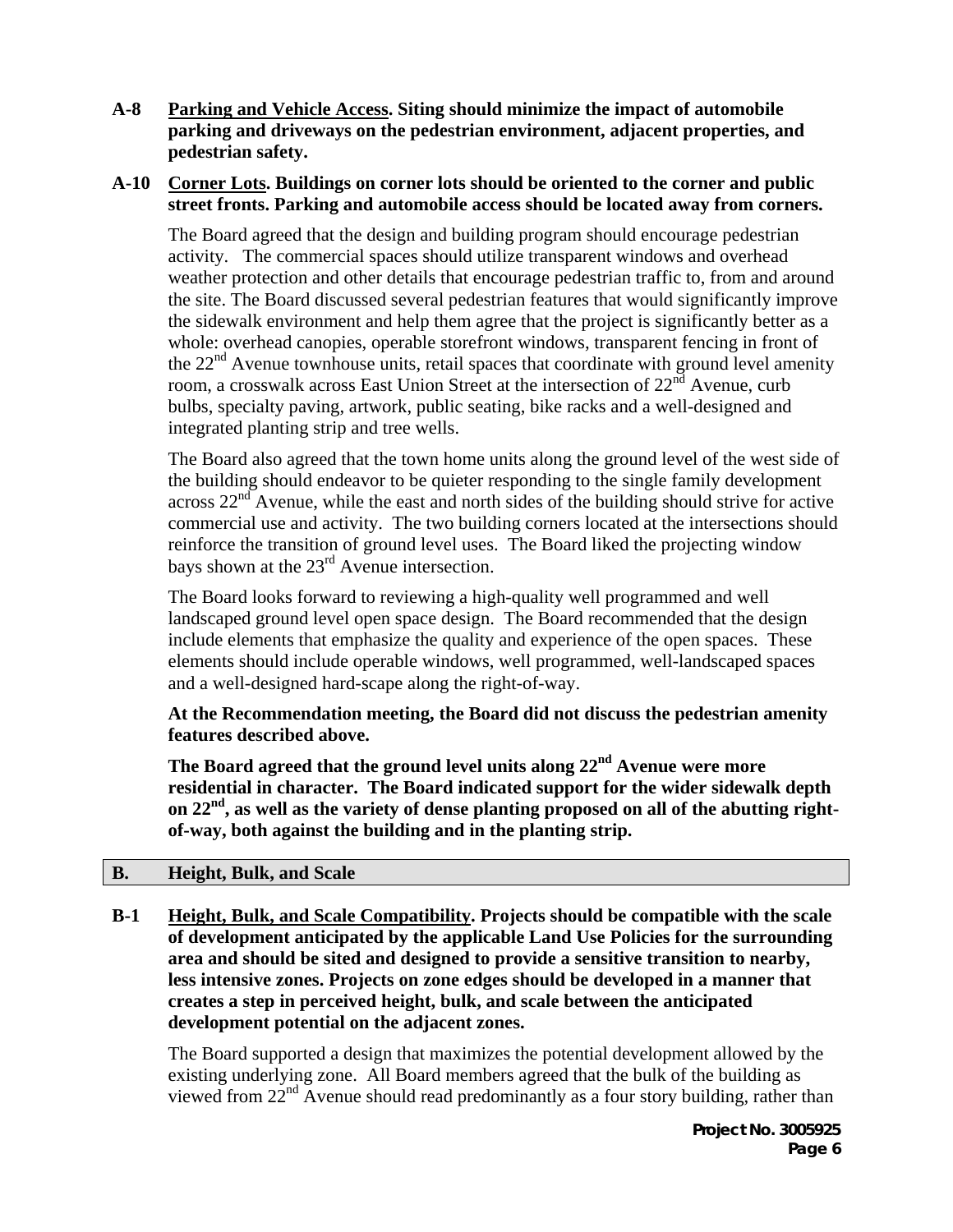a six story structure. However, the Board was split between the appropriateness of the proposed rezone to allow 25 additional feet to the building height. Two Board members felt that the proposed setbacks at the upper levels adequately addressed the issue of compatibility between the proposed building and the single family zone and development to the west; the other two Board members were not convinced that the proposed setback (of 12 feet from the west property line above the fourth level) would provide significant enough relief from the perceived building mass to those neighbors to the west.

**At the Initial Recommendation meeting, the design showed a setback at the fourth floor that wraps from the west and south facades. The setback of the upper two levels measures 13' from the property line. The ground level residential units on 22nd Avenue are set back from the property line by three feet and have been designed to respond to the single family context across the street.** 

**The Board indicated support for the erosion of the massing in conjunction with the preservation of the large street trees which provide significant buffer to the height, bulk and scale of the proposed building.** 

### **C. Architectural Elements and Materials**

#### **C-2 Architectural Concept and Consistency.**

- **Building design elements, details and massing should create a well-proportioned and unified building form and exhibit an overall architectural concept.**
- **Buildings should exhibit form and features identifying the functions within the building.**
- **C-3 Human Scale. The design of new buildings should incorporate architectural features, elements, and details to achieve a good human scale.**
- **C-4 Exterior Finish Materials. Building exteriors should be constructed of durable and maintainable materials that are attractive even when viewed up close. Materials that have texture, pattern, or lend themselves to a high quality of detailing are encouraged.**

#### **C-5 Structured Parking Entrances. The presence and appearance of garage entrances should be minimized so that they do not dominate the street frontage of a building.**

The Board agreed that Option 1 is preferred in terms of the retail configuration and found the location of ground level townhouse type units along  $22<sup>nd</sup>$  Avenue to well considered and located to respond to the residential zone across the street.

The Board looks forward to seeing a cohesive architectural design with details that are thoughtfully considered to help enliven the pedestrian environment and unique location of this building at these two corners. The Board felt comfortable with the architectural concept and language proposed for the building. The Board discussed that the activity of this intersection is more likely to be neighborhood commercial focal point and this building should strive to respond to the strong residential character of the community, but also provide opportunity to commercial uses that will be unique to and serve this community.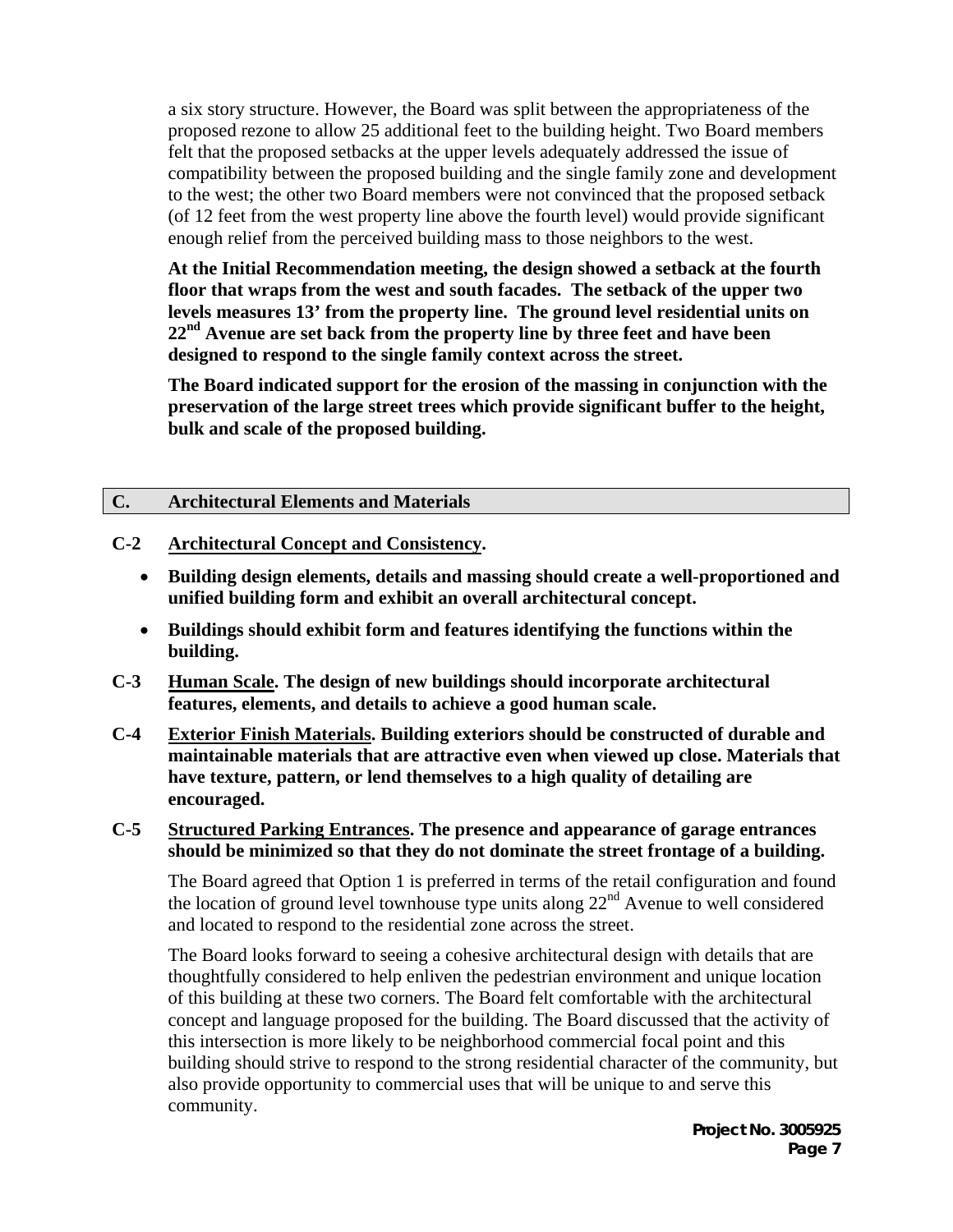The Board looks forward to reviewing a more details material and color palette that is reflective of and responsive to the surrounding architectural aesthetic. The Board also noted that the design of this building should create a strong precedent to which future development will respond. The Board mentioned concern with the proposed painted (colored) concrete. All materials should be highly durable and age well.

The Board strongly agreed that the vehicular access, regardless of which street it is from, should be visually minimized and cause as little disruption to pedestrian circulation around the site as possible. The Board expressed a tentative preference for the  $23<sup>rd</sup>$ Avenue garage entry over the 22<sup>nd</sup> Avenue entry given the proximity to the residential zone on the  $22<sup>nd</sup>$  Avenue side. However, the Board voiced concern that having an entrance off of 23<sup>rd</sup> may create undesirable circulation issues whereby vehicles, unable to take a left onto  $23<sup>rd</sup>$  Avenue, would take several right turns from the site and end up traveling down 22<sup>nd</sup> Avenue to reach East Union Street. Such a scenario needs to be examined by the traffic consultant to help inform the most appropriate access location. Efforts to prevent traffic movement down  $22<sup>nd</sup>$  Avenue are encouraged. The Board also wants to know whether the METRO bus stop can be relocated as proposed.

**At the Initial Recommendation meeting, the proposed material palette includes a fiber-cement system painted a brown color over a concrete base, galvanized metal railings, white vinyl windows and large storefront retail windows at the ground floor. The overhead canopies are a steel frame with a translucent canvas covering.** 

**The Board was very concerned with the proposed material palette and the long term durability and maintenance of the proposed hardi-panel. Furthermore, the Board was concerned with joinery of the proposed materials, how the corners will be treated, as well as the projecting bays. The Board noted that a more durable material, such as wood, metal or masonry should be proposed. The Board would also like to see the details of how the proposed materials will wrap the corners and building projections. The soffit material of these projections should also be shown. The Board noted support for a reduced parking count if the quality of materials was improved.** 

**The Board was pleased with the proposed building composition that includes projecting window box forms that are unevenly spaced giving a playful quality to the building pattern.** 

#### **D. Pedestrian Environment**

- **D-1 Pedestrian Open Spaces and Entrances. Convenient and attractive access to the building's entry should be provided. To ensure comfort and security, paths and entry areas should be sufficiently lighted and entry areas should be protected from the weather. Opportunities for creating lively, pedestrian-oriented open space should be considered.**
- **D-2 Blank Walls. Building should avoid large blank walls facing the street, especially near sidewalks. Where blank walls are unavoidable, they should receive design treatment to increase pedestrian comfort and interest.**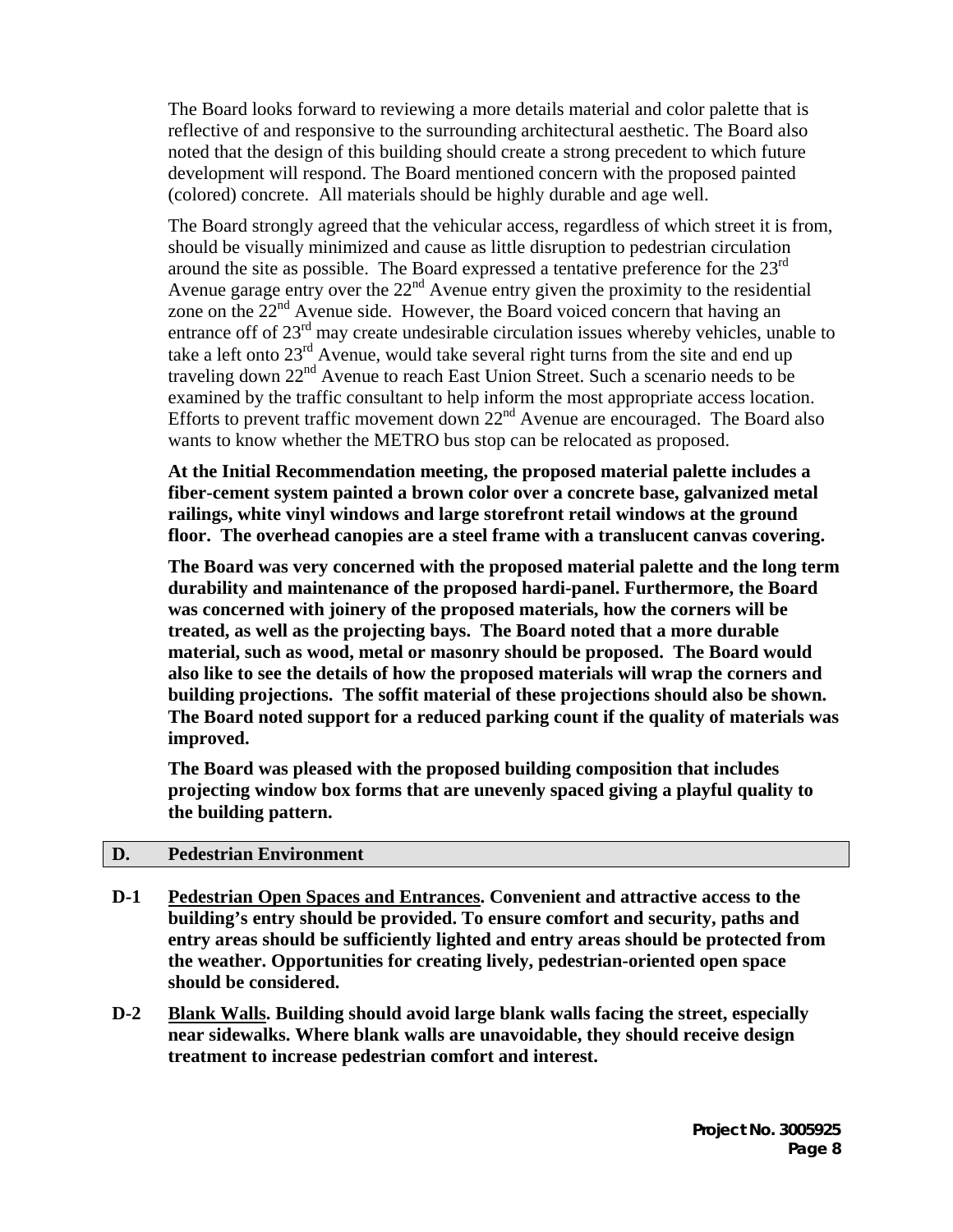- **D-6 Screening of Dumpsters, Utilities, and Service Areas. Building sites should locate service elements like trash dumpsters, loading docks, and mechanical equipment away from the street where possible. When elements such as dumpsters, utility meters, mechanical units, and service areas cannot be located away from the street front, they should be situated and screened from view and should not be located in the pedestrian right-of-way.**
- **D-7 Personal Safety and Security. Project design should consider opportunities for enhancing personal safety and security in the environment under review.**
- **D-9 Commercial Signage. Signs should add interest to the street front environment and should be appropriate for the scale and character desired in the area.**
- **D-10 Commercial Lighting. Appropriate levels of lighting should be provided in order to promote visual interest and a sense of security for people in commercial districts during evening hours. Lighting may be provided by incorporation into the building façade, the underside of overhead weather protection, on and around street furniture, in merchandising display windows, in landscaped areas, and/or on signage.**
- **D-11 Commercial Transparency. Commercial storefronts should be transparent, allowing for a direct visual connection between pedestrians on the sidewalk and the activities occurring on the interior of a building. Blank walls should be avoided.**

The Board wants to see an exterior lighting plan and fixtures included that highlights building features and illuminates the sidewalk environment.

The Board would like to better understand the sequence of the ground level unit entryways, between the sidewalk, property line, exterior wall and front door entry. The Board encouraged the ground level entries to be higher than the six inches proposed in order to create more of a privacy buffer and transitional space between the public and private realm. Likewise, the Board wants to review a more detailed design of the residential entrance off of East Union Street, as well as those ground level units facing the south property line.

The Board was interested in the amenity room shown on the corner of the ground floor and will be interested to see how it interacts with the retail uses. The Board likes the tall 17' ceilings proposed for this space and the design should continue to include the tall height at this corner.

**At the Initial Recommendation meeting, the Board agreed that additional permeability is needed on 23rd Avenue and at least one point of pedestrian access should be provided.** 

**The Board was supportive of the proposed gate design that would be installed at the**  secured entry off of 22<sup>nd</sup> Avenue to access the south-facing ground level units.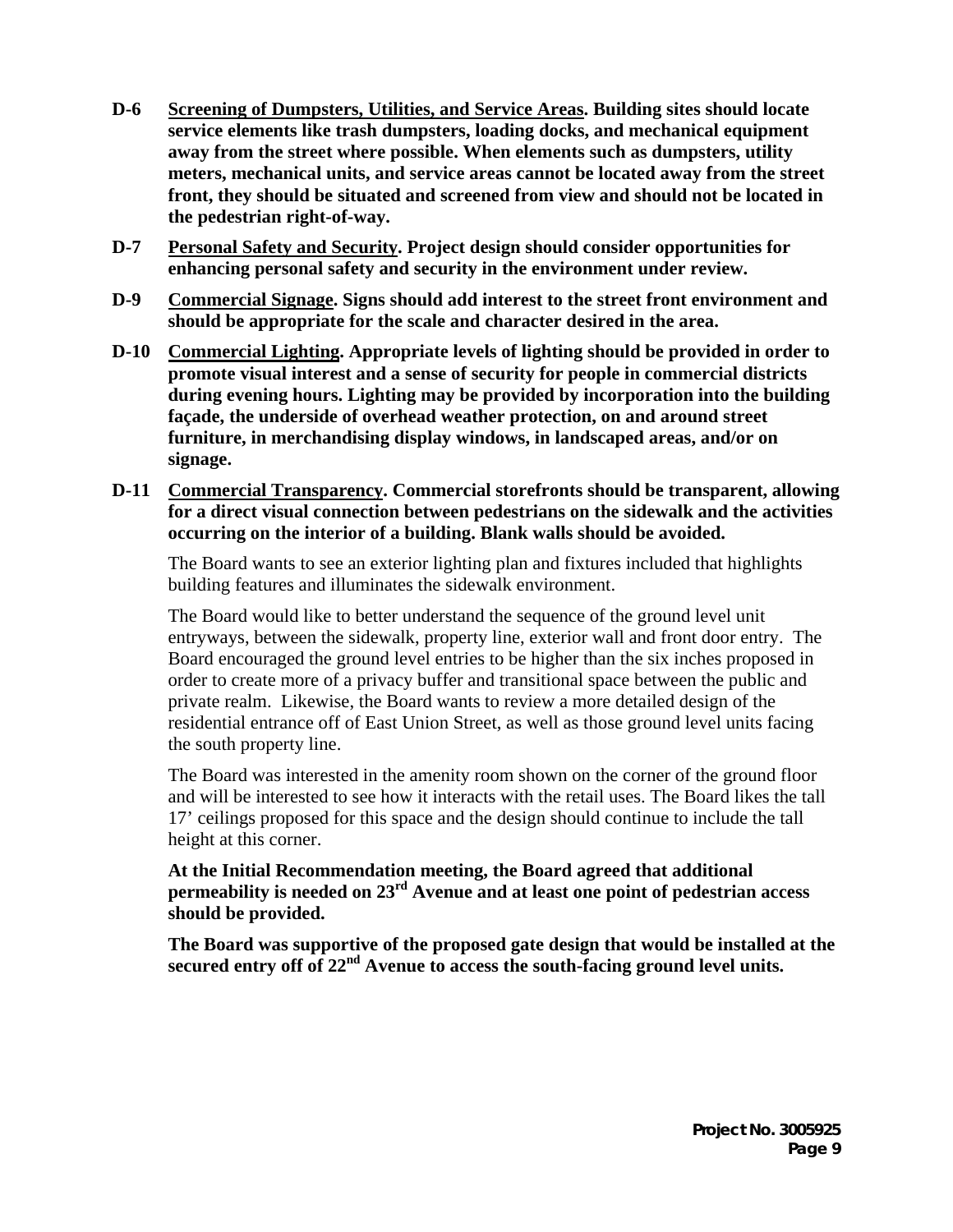#### **E. Landscaping**

**E-2 Landscaping to Enhance the Building and/or Site. Landscaping, including living plant material, special pavements, trellises, screen walls, planters, site furniture, and similar features should be appropriately incorporated into the design to enhance the project.** 

The Board strongly and unanimously agreed that the mature street trees on  $22<sup>nd</sup>$  Avenue should be preserved, as they provide a significant buffer between the zones, both in terms of softening the proposed building, but also to reduce the sense of height, bulk and scale. The trees along  $22<sup>nd</sup>$  Avenue are of particular importance.

**At the Initial Recommendation meeting, the Board appreciated the well-considered landscape plan that includes six Trident Maples on Union Street, Multi-stem Vine Maples in the planters against the building along 22nd Avenue and the preservation of the three existing Red Oaks in 22nd Avenue planting strip and the two existing Maples on 23rd. The unusually wide planting strip is densely planted with ground cover and ornamental grasses, while leaving space between the planting strip and the curb. The rooftop is a variety of pavers and a green roof system with contrasting colors and textures.** 

### **DEVELOPMENT STANDARD DEPARTURES**

| <b>Departure Summary Table</b> |                       |                      |                                       |  |  |
|--------------------------------|-----------------------|----------------------|---------------------------------------|--|--|
| <b>STANDARD</b>                | <b>REQUIREMENT</b>    | <b>REQUEST</b>       | <b>BOARD GUIDANCE</b>                 |  |  |
| <b>RESDENTIAL</b>              | The residential entry | On $22^{nd}$ Avenue, | The Board was supportive of the       |  |  |
| <b>STREET LEVEL</b>            | shall be either 4'    | the ground level     | departure request given the unusually |  |  |
| <b>REQ</b>                     | above sidewalk or     | residential facades  | wide right-of-way on $22nd$ and the   |  |  |
| SMC 23.47A.008.D               | set back 10' from     | are $6'$ -9.5" from  | proposed landscape design for the     |  |  |
|                                | the sidewalk.         | the sidewalk and     | planting strip and the planters       |  |  |
|                                |                       | the bay projections  | between the sidewalk and the          |  |  |
|                                |                       | are $2'$ -9.5" from  | building.                             |  |  |
|                                |                       | the sidewalk.        |                                       |  |  |
| <b>PARKING</b>                 | Access to parking     | Take access to       | The Board agreed that the $23rd$      |  |  |
| <b>LOCATION &amp;</b>          | shall be from a       | parking from 23rd    | entrance prevents intrusion to the    |  |  |
| <b>ACCESS</b>                  | street that is not a  | Avenue, a            | residential neighbors; however, they  |  |  |
| SMC 23.47A.032                 | designated            | designated           | want to see this evidenced by         |  |  |
|                                | Pedestrian street     | pedestrian street.   | transportation professional. Want     |  |  |
|                                |                       |                      | mirrors at the driveway               |  |  |
| <b>STRUCTURAL</b>              | Width of bay          | Increase bay         | The Board prefers the design of the   |  |  |
| <b>BUILDING</b>                | window over           | window               | bay projections proposed by the       |  |  |
| <b>OVERHANG</b>                | property line         | projections to 13'   | applicant rather than those allowed   |  |  |
| SMC 23.54.035                  | allowed to project up | with 90-degree       | by Code.                              |  |  |
|                                | to 9' with 45-degree  | angles.              |                                       |  |  |
|                                | angles.               |                      |                                       |  |  |
| <b>PARKING SPACE</b>           | 60% of stalls must    | 51.5% medium         | The Board is supportive of proposed   |  |  |

Seven departures from the Code were requested at this time.